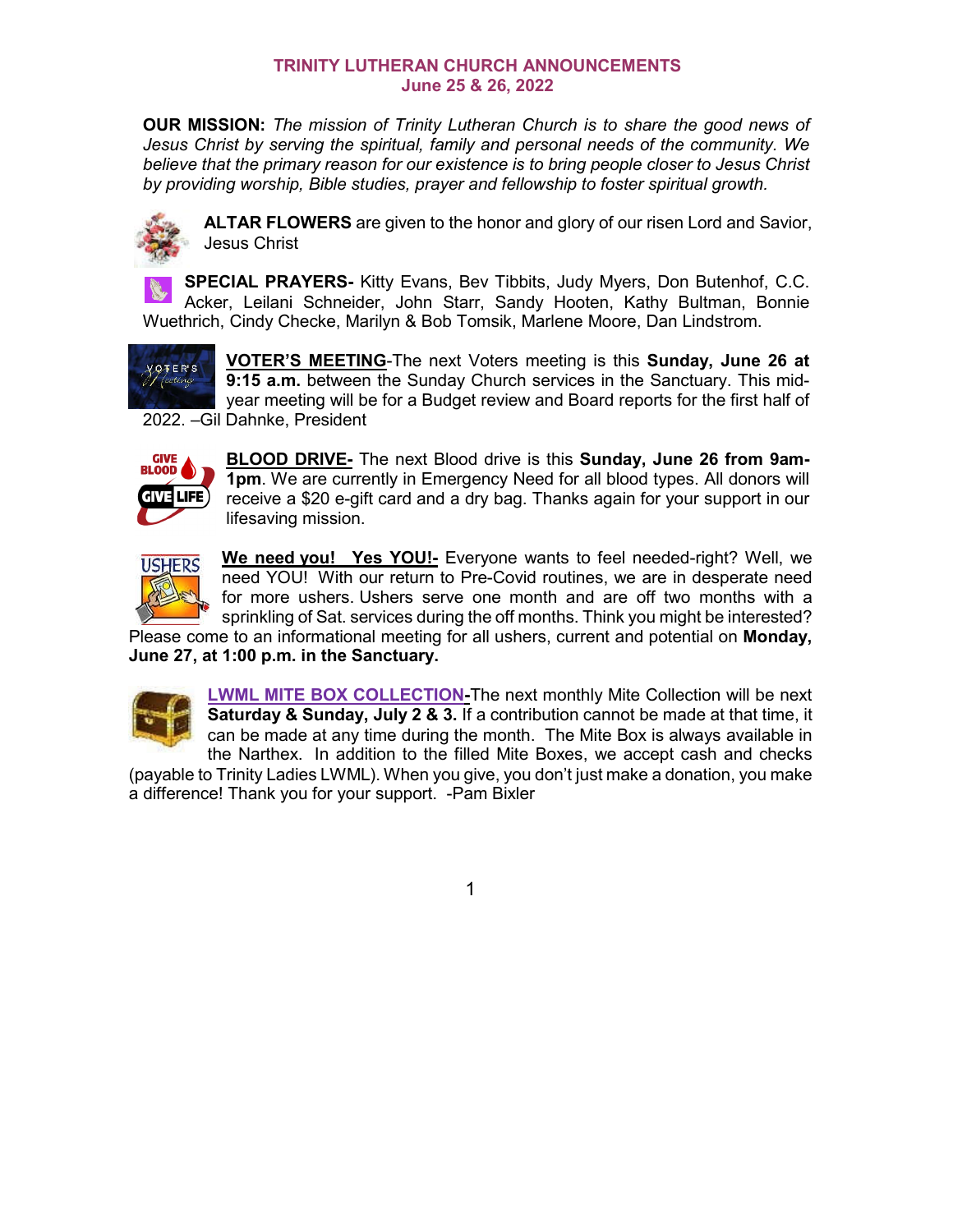## **ATTENTION ALL WHO MAKE PRAYER SHAWLS AND OR LAP**



**ROBES-** We are planning a blessing on July 2 & 3. Please bring all of your completed projects into the Fellowship Hall by 9 am Friday morning, July 1. We also need a few helpers to put the robes on the side railings of the church 9 am Friday morning, and to remove &

replace them onto shelves 9 am Tuesday morning July 5. Anyone able to help, please notify Darlene Baney at (419) 367-0373.



**MEN'S CLUB**- Men's Club will enjoy breakfast, fellowship, and Bible Study on **Monday, July 4 at 8:00 a.m.** Come early to help turn pancakes!



## **WHO: Bookworms and Reading Enthusiasts**

**WHEN & WHERE: Wed., July 6 at 1:00 in Room 1**

**WHAT:** Discussion of "Ordinary Grace" by William Kent Kruger and select other books for the rest of the year

**WHY:** See article in The July Tidings or call Carol Keenan at (352) 216- 8106 Please come even if you haven't read the book. We have a GREAT Time!



**MOVIE NIGHT-** Come join us for Trinity Movie Night **on Tuesday, July 12 at 7:00 p.m.** in the **Fellowship Hall** for a showing of "Do You Believe?".

**The plot for "Do You Believe?":** *A dozen different souls,* 

*all moving in different directions, all longing for something more. As their lives unexpectedly intersect, they each are about to discover there is power in the Cross of Christ, even if they don't yet believe it. When a local pastor is shaken to the core by the visible faith of an old street corner preacher, he is reminded that true belief always requires action. His response ignites a faith-fueled journey that powerfully impacts everyone it touches in ways that only God could orchestrate. More than a movie, it's a question we all must answer in our lifetimes: DO YOU BELIEVE? —Pure Flix Entertainment*



**Check out the Trailer here: https://www.youtube.com/watch?v=9kBcmuGuS7M** There will be snacks provided by the Fellowship Board. Bring a friend!

2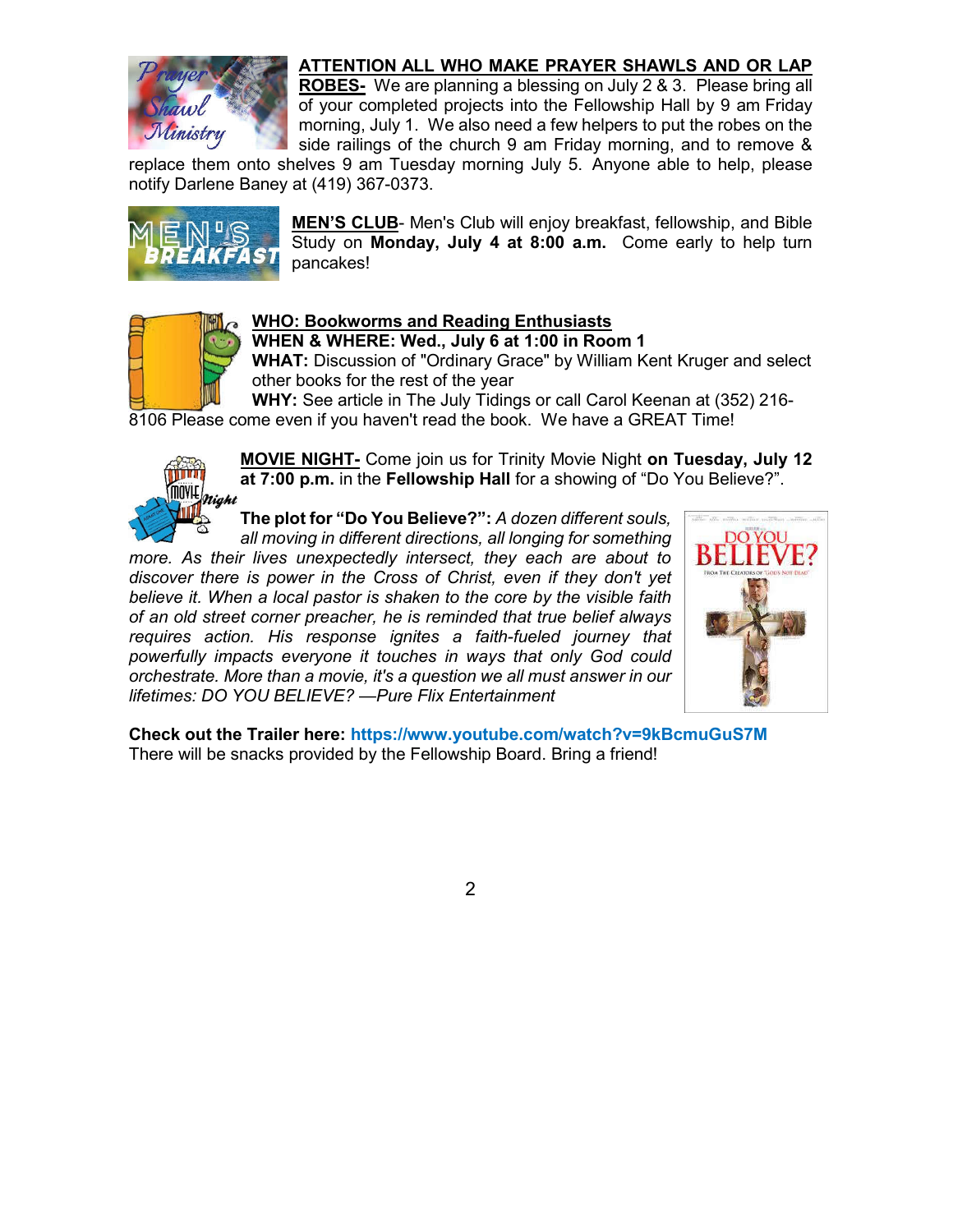| <b>Date</b>        | <b>Time</b> | <b>TRINITY LUTHERAN WEEKLY EVENTS</b>  |  |  |  |
|--------------------|-------------|----------------------------------------|--|--|--|
| 06/25 Sat          | 10:50 am    | Friendship Luncheon/ Oakwood Grill     |  |  |  |
|                    | $4:00$ pm   | <b>Communion Service / Sanctuary</b>   |  |  |  |
| 06/26 Sun          | 8:00 am     | <b>Communion Service/ Sanctuary</b>    |  |  |  |
|                    | $9:00$ am   | <b>Blood Drive</b>                     |  |  |  |
|                    | $9:15$ am   | <b>Voter's Meeting/ Sanctuary</b>      |  |  |  |
|                    | 10:30 am    | <b>Communion Service/ Sanctuary</b>    |  |  |  |
| 06/27 Mon          | 1:00 PM     | <b>Usher Meeting/ Sanctuary</b>        |  |  |  |
|                    | 7:30 pm     | Narcotics Anonymous/ Room 1            |  |  |  |
| <b>06/28 Tues</b>  | 10:00 am    | <b>Cleaning of the Sanctuary</b>       |  |  |  |
|                    | $1:00$ pm   | Veteran's Center Group/ Room 5         |  |  |  |
|                    | $7:30$ pm   | Narcotics Anonymous/ Room 1            |  |  |  |
| 06/29 Wed          | $9:30$ am   | <b>Staff Devotions/ Office</b>         |  |  |  |
|                    | 10:00 am    | Pam's Small Group/ Room 5              |  |  |  |
|                    | $7:30$ pm   | Narcotics Anonymous/ Room 1            |  |  |  |
| <b>06/30 Thurs</b> | $9:00$ am   | Adoration in Motion/ Fellowship Hall   |  |  |  |
|                    | $2:00$ pm   | <b>Cleaning of the Fellowship Hall</b> |  |  |  |
| 07/01 Fri          | 12:00 pm    | <b>Sewing Angels/ Room 1</b>           |  |  |  |
|                    | $1:00$ pm   | Color Book Group/ Room 2               |  |  |  |
| 07/02 Sat          | 4:00 pm     | <b>Communion Service / Sanctuary</b>   |  |  |  |
| 07/03 Sun          |             | <b>LWML Mite Box Collection</b>        |  |  |  |
|                    | $8:00$ am   | <b>Communion Service/ Sanctuary</b>    |  |  |  |
|                    | $10:30$ am  | <b>Communion Service/ Sanctuary</b>    |  |  |  |



**COMMUNITY OF GRATITUDE-** Friends of the Community of Gratitude, **I wish to request that we all think of the less fortunate children and adults who rely on the Community of Gratitude for much of their subsistence. As we keep them in our hearts I pray that you can find a way to keep our baskets full this summer.** The Community of Gratitude Emergency Food Center, located in Ocklawaha, is in *urgent* need of the following items**: breakfast bars, oatmeal-regular/instant and individual servings, Pop Tarts and other toasters, peanut butter, jellies, spaghetti sauce, pasta, Vienna sausage,** 

Donation **canned tuna and chicken, canned veggies, snacks-small bags.** "A special thanks to all the parishioners who are so generously giving in this difficult time". **Please drop these items in the Narthex on Saturday or Sunday or in the Office during the week, Monday-Friday 8:30 am - 4:00 pm.** Contact Jim or Nancy Steinmark at 352-299-0606 if you have any questions.

3